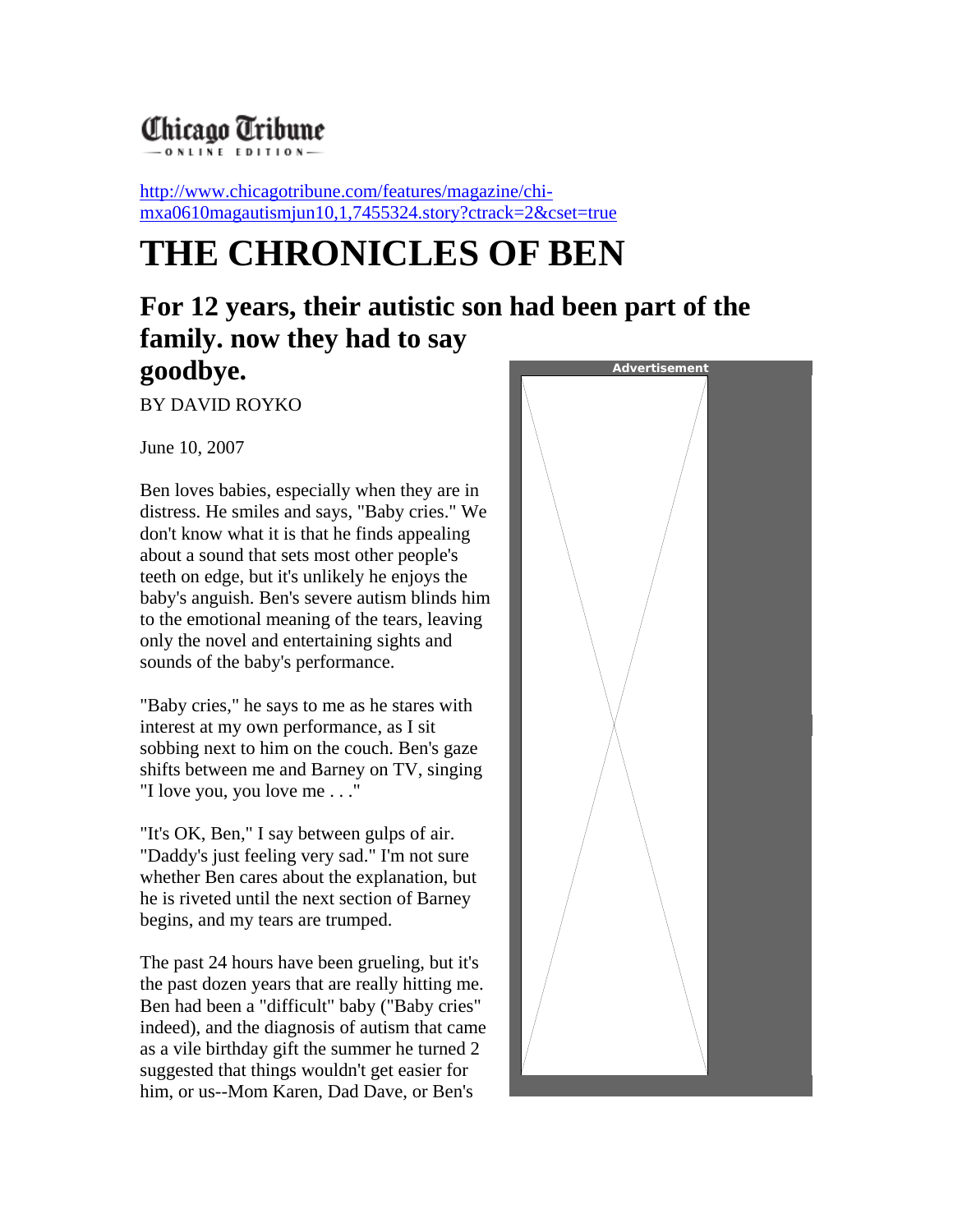non-autistic twin brother, Jake.

Soon after the diagnosis, I saw a TV episode in which the mother of an autistic boy was in an ER because her arm had been inadvertently broken by the growing lad. The docto r discussed residential placement, her broken arm being the last straw. I remember wondering if that would be us someday.

A decade later, Ben has yet to break any arms, but Karen's are full of bruises, scratches and scars from old scratches. She's 5 feet 3 inches tall, and Ben already tops 6 feet and 2 50 pounds (my DNA's fault--I'm 6 feet 6 inches and weigh more than 300 pounds). Developmentally, he is a toddler. Physically, he is a man, a BIG man, and still growi ng. Most of the time, Ben is as sweet a creature as you have ever known. He has a radiant smile and can be unusually affectionate for an autistic boy. Enormously lovable, with a delightful personality. Those who work with Ben tend to adore him.

But as he has grown in stature, those moments when he is not a sweet creature have b ecome more difficult, if not dangerous. Several years ago, two of Ben's therapists met with Karen and me because they felt it was time to pursue residential placement. They felt that Ben would make more progress and better fulfill his potential in a residential setting. They also felt that waiting and watching Ben grow bigger without parallel growth in his socialization would work against a good placement for him, narrowing his options.

We didn't disagree. But we didn't do anything about it. To even think about banishing our sweet Ben to who-knows-where was enough to induce nausea, especially for Karen. S o what if her body was resembling a punching bag? Nobody ever said parenting would be easy.

T he truth is, I was ready for Ben to go to residential treatment a couple of years before Karen, but my arguments, anybody's arguments, were no match for Karen's maternal instincts. She was determined to see Ben through his childhood at home, hoping he could make it to age 21 before leaving. I had resigned myself to this, deciding that if we had to wait till then to get our lives back, so be it.

W hat made it especially hard to think about putting Ben through the trauma of moving away was that he is such a sweet boy, even when naughty. The other day, Karen went to c heck her e-mail, letting Ben out of her sight for two minutes, which is always a risk. When she walked into the kitchen, she found that Ben had gone to the fridge, remove d a dozen eggs, and smashed each one on the kitchen floor.

T hen he looked at Karen and said, with a little smile, "Mama, do you love me?"

Karen realized immediately that Ben was acting out a scene from one of his favorite books, about a girl who keeps testing to see if her mother will always love her, no matter w hat deviltry she commits, including breaking eggs.

S o when Ben, standing amid yellow yolk and shattered shells, asked, "Mama, do you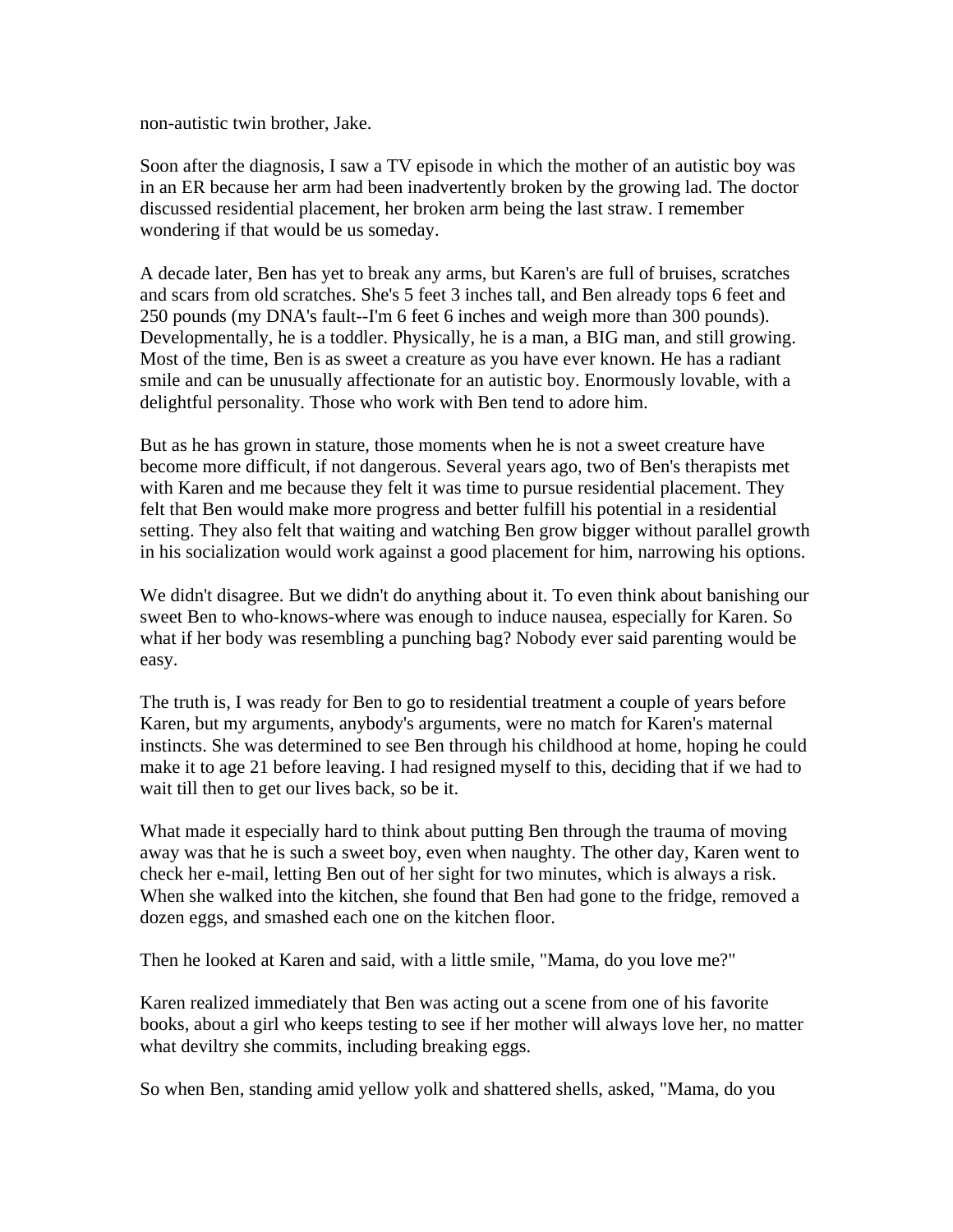love me?," all Karen could do was answer with the book's refrain, "I will love you, forever and for always, because you are my Dear One."

So, we soldiered on, our protective shells of denial growing thicker as Ben grew larger.

By the summer of 2005, the situation had deteriorated enough that we agreed, still in th eory more than practice, that we shouldn't wait any longer. Ben had just wrapped up 5th grade, and for two years he had been blessed with an extraordinarily gifted and season ed teacher and a classroom staffed with talented and experienced aides. He had made great strides, especially regarding toileting, with "accidents" becoming rare at school and less frequent at home.

But summer brought trouble. Ben does best when busy. I have often thought that the sc hedule that would make him happiest would be 365 days of school. When Ben's been busy all day, he's relaxed at night. When he's out of school and bored, he is grouchy, and the world around him knows it. Making matters tougher was that, come September, B en would be in a new school, a junior high with new kids, a new teacher and new aides. For Ben, transitions, in a word, suck.

Things did not go well in his new school the first weeks. His toileting had regressed b adly and he was coming home with soiled clothes in his back pack. The notes from school suggested that the days were rough: He wandered off school groun ds, even though h e was being shadowed by his aide, crossed the street, lay down in a driveway and refused to get up; he ripped apart the ceiling of the taxi that was driving him from school. Even worse, we received word that Ben had scratched his teacher and tore her blouse.

Then she quit. We wer e assured by school officials it wasn't due to Ben.

From late September to January, Ben's class had a stream of substitute teachers, different ones every day of the week, all doing their best. Come January, the class had a new 6th grade teacher, but Ben was well behind where he'd left off after 5th grade. He also was growing ever bigger.

His behavior at home wasn't any better. His sleeping had slipped back into a pattern of frequent awakenings, periodic early-rising (3 a.m.), and refusal to go to bed in the evening. The only time Ben doesn't need direct supervision is when he is asleep, meaning if he's up, one of us is up.

Then there's the excrement. And more excrement. In his pants, in his bed, on the couch, in the car, on him, on us. That's what finally pushed Kar en over the edge. We are a twom inivan family, with Karen giving me the older minivan when we get a "new" used one for her. Karen left the dealership in our old van to pick Ben up from therapy while I finished up our new purchase. There is a special pleasure in driving a newly-bought vehicle home. Everything about it is fresh and exciting, and I was looking forward to briefly exulting with Karen as I pulled up to our house.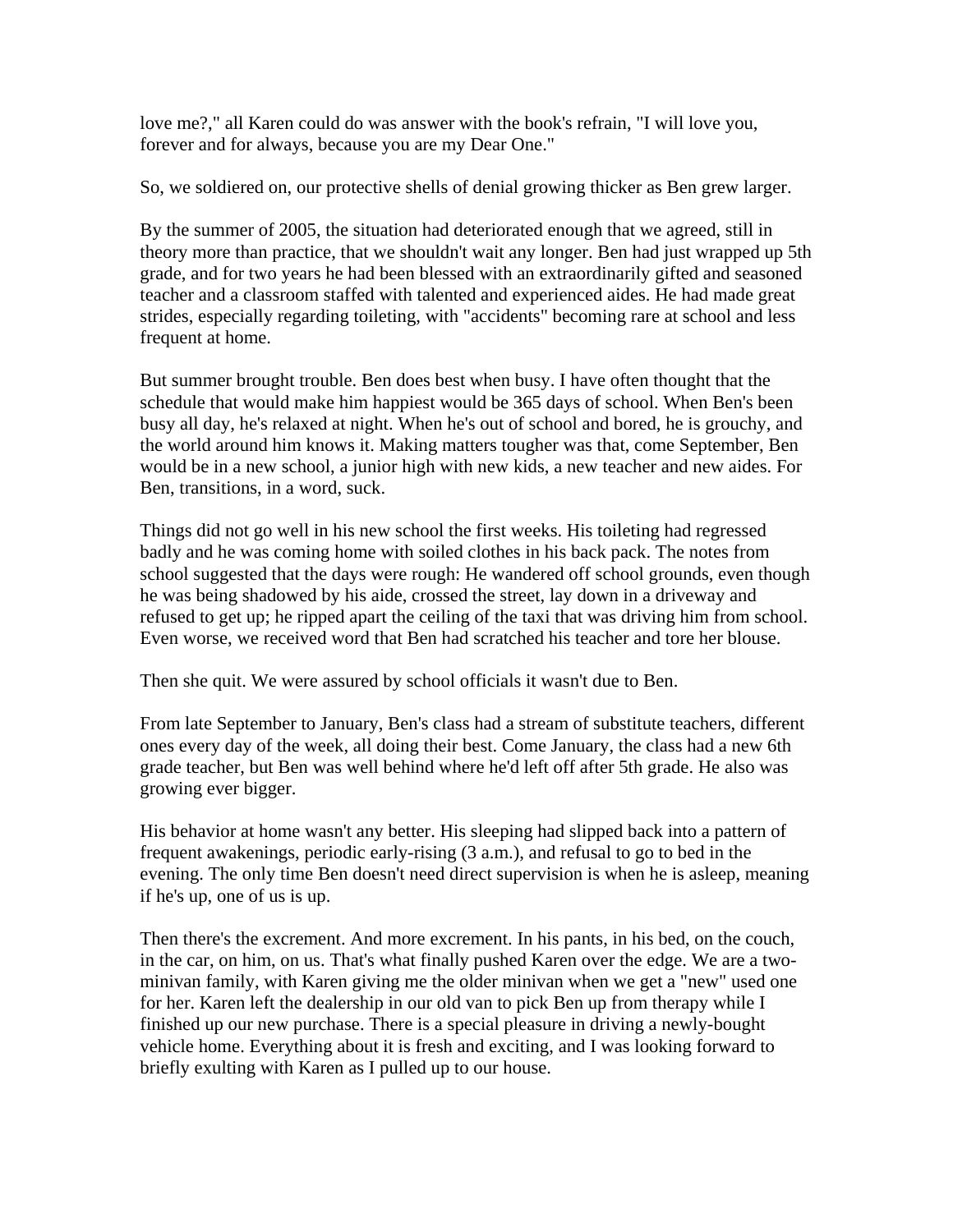T he sight that greeted me brought me back to reality. Our old van was in our driveway, all the doors open, with Karen next to it. Ben was lying on the van's floor. His pants w ere off, and he refused to budge. A neighbor had already come and gone, his offer of help heartfelt, if ultimately futile. By the time Ben decided to move, he'd left a wake of feces behind in the minivan.

Ben isn't always that way; in fact, we can go months without experiencing his more challenging behaviors. The cycle of good and bad phases is what allowed us to dream, in th e best moments, that he would "grow out of" these behaviors. But autism, a neurological condition that impedes growth in social interaction and communication skills, is also known as Pervasive Developmental Disorder. By definition, autistics don 't naturally grow out of, or into, things the way typical kids do. So Ben's phases come and go, and his current phase included car befouling.

A few days later, with Karen behind the wheel, Ben decided to anoint the new minivan. He undid his seatbelt, lay on the floor, and did what he does. This time, however, Ben also turned his attention to the driver's-side sliding door. In the old van, the safety locks were always engaged. We thought we'd done the same with the new van, but we were wrong.

Karen drove with one hand on the wheel, the other reaching behind her to hold the sliding van door closed as Ben multi-tasked, trying to open the door while lying on the floor and filling his pants. With a newfound lack of ambivalence, Karen said to herself, "It's ti me for residential."

But first, we had to convince our school district that it was time and that the district s hould pay for it. An Individualized Education Program (IEP) staffing was scheduled for Monday a few weeks hence. IEP staffings can resemble battle scenes. On one side, parents are armed with experts and lawyers, determined to wrest from the school district services they believe their child is entitled to. On the other side are district experts an d lawyers, determined to spend tax dollars in what they deem a responsible manner.

For us, however, IEPs had been, with few exceptions, lovefests. Ben's are not subtle p roblems. The nature of his autism screams, "I need help!!!" At our first IEP, before kindergarten, we had our lawyer there, and Ben got what he needed--an appropriate special-needs classroom and teacher, a one-on-one classroom aide and a taxi ride to and from school because he would be a serious management issue for a bus driver and other kids. The past seven years of Ben's IEPs were largely uneventful. Until now.

he weekend before the IEP served as our pre-game warm-up. Ben had been increasingly aggressive in recent weeks, and not necessarily when angry or unhappy. You could be sitting with him, looking at a book or a TV show, and before you could react, his hand would dart ou t and put a deep scratch into your arm, or his elbow would land a hard blow to your chest, or his arm would snap back and smash your nose and send your glasses flying, or his head would butt your head or shoulder. These are not involuntary motions, but deliberate actions, meant to--who knows? Meant to inflict pain? Meant to be playful?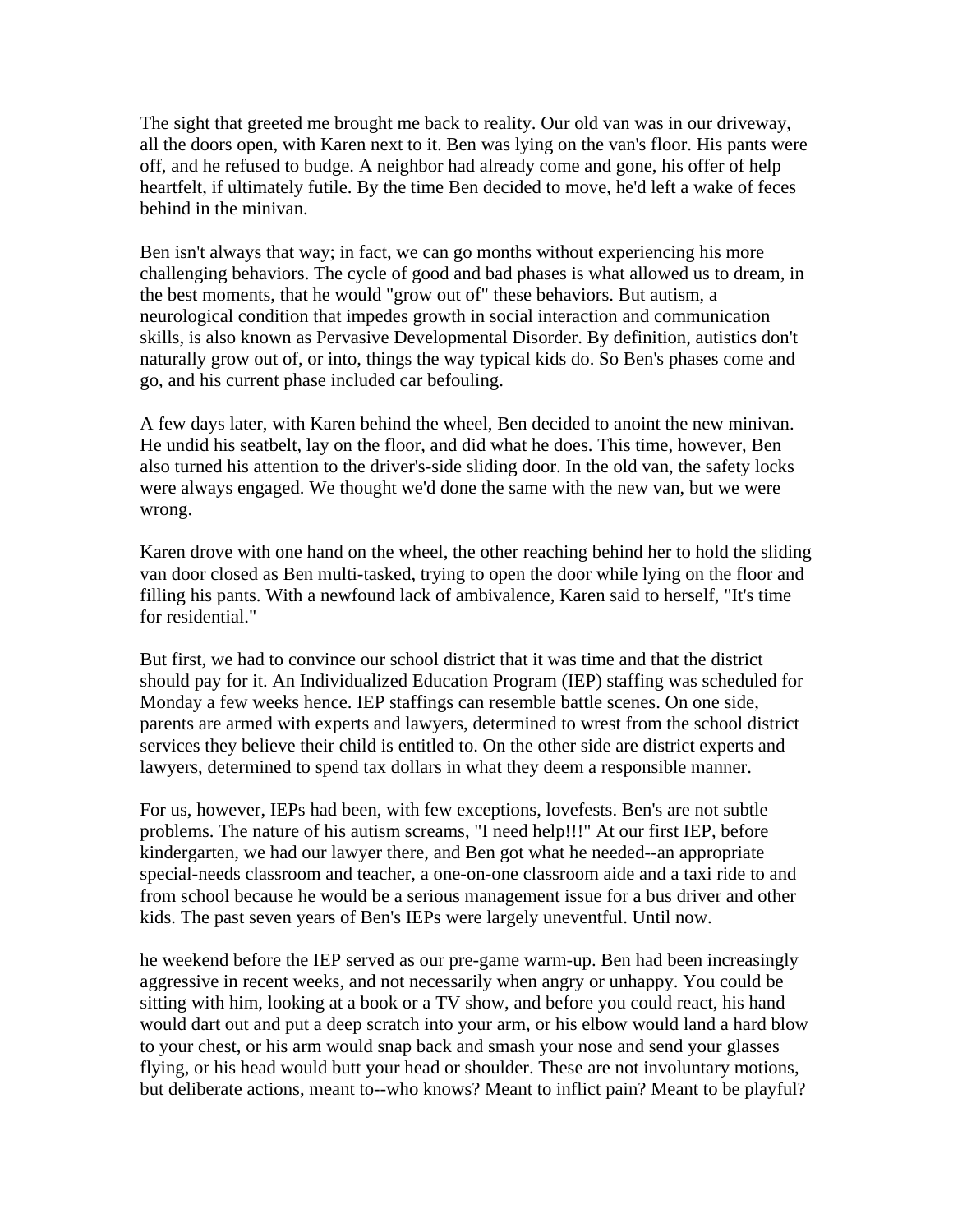Meant to elicit reaction? All of the above? We just don't kn ow, even if we sometimes th ink we do.

On the Sunday evening before the IEP, Phil, our tax guy, had come to help with our returns. Then Tina, a college student who had started working with Ben in-house, arrived , allowing Karen to run out and pick up some prescriptions.

As Phil and I discussed Ben's medical expenses and deductions, Tina called me upstairs. Choking back tears, she said, "I don't know what I'm doing wrong." Our 250-pound B enny had hit her. She changed activities, but he whacked her twice more. I assured her that it was nothing she was doing wrong, that we have all been on the wrong end of Ben's aggression, and that he was in a nasty phase righ t now. Then I let her go for the night, put B en in front of a video, and went back to Phil, assuming, correctly, that we had seen the last of Tina.

By the time Ben was tired enough for bed, it was 11. Jake was already in his room, trying to get to sleep. We brought Ben up to his room .

Recently, Ben had wanted to lie with me at bedtime as I watch TV, especially when basketball was on. When he would start to doze, I wou ld have him move to his room. U sually, this began at 8:30. On this night, it was late, and we were ready for sleep ourselves. But Ben decided he wasn't ready.

I stood in his doorway, telling him, "It's tim e for bed." Ben tried to push me out of the w ay, saying, "No bed." stood firm. "Yes, bed," I said.

Then the scratching, elbowing, head butting, and biting began. I immediately had three bleeding scratches on my arm. I slapped his hands away as best I could, and then held his arms, telling him, "No Ben, quiet hands."

He threw his entir e weight into me, knocking me against the wall. I shoved him into a si tting position on the edge of his bed and quickly walked out, pulling the door closed behind me and holding the knob, since we don't have a lock on his door. He hollered and slammed against the door a few times--I could see the wood bulge. Then I heard the items on his dresser hit the floor. He was stamping his feet, and screaming with inarticulate rage.

Each time Ben quieted down, I would crack open the door, only to see him standing, ready to lunge again, or kneeling, ready to lunge again. Quickly, I would try to steer him toward the bed, and then defend myself from the blows and bites and retreat again to the o ther side of the door.

After an hour, I heard Jake say something from his room. It has always amazed me that Jake can sleep through Ben's middle-of-the-night rages. This, however, was a particularly loud and long one.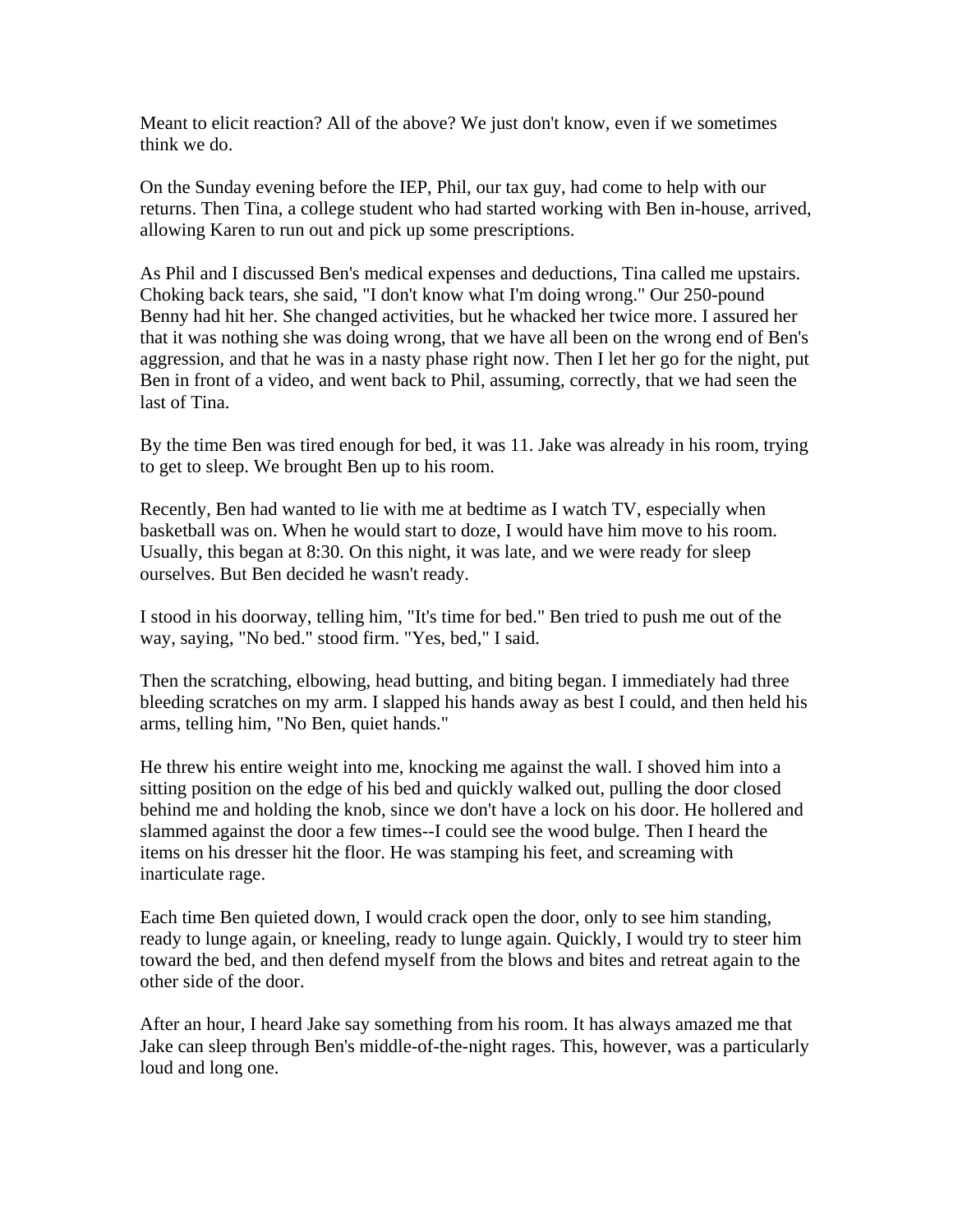Ja ke's a bright, gregarious boy, and even though Ben's a very hard child to interact with, Jake is a devoted, protective brother. As Karen lay down alongside Jake to comfort him, he expressed intense sympathy for Ben. "I remember what it's like to be afraid to go to sleep," he said. Then he said, "Is Dad hitting Ben?" I am not a parent who hits, but the sounds from Ben's room had made Jake wonder, and worry. He began to cry.

As I stood outside Ben's room at 12:30, holding the knob, watching blood run down my arm, listening to Ben scream and Jake sob, I found myself fighting the urge to phone on e of the IEP team members and say, "Listen to this and tell me Ben doesn't need residential."

The question could reasonably be asked, "Why didn't you just let him sleep in your bed?" On many a night, that's precisely what we have done--give n in. But it was late, he was ti red enough to be dozing on the couch downstairs, and dammit, we wanted to go to sleep, which couldn't be done with Ben in the same bed. When the tantrum began, I didn' t think he had the energy to sustain it for more than a few minutes. By the time it had gotten to this nuclear level, giving in wasn't an option. His aggression would carry over, and we would be reinforcing and rewarding the behavior.

W hat probably brought Jake to tears was hearing me say to Karen, "I'm starting to think we might have to call 911." I was concerned that Ben would smash his bedroom windows (he's done so accidentally more than once, but not while raging). Maybe a 911 call woul d bring paramedics with a sedative to inject. I kept listening for the sound of shattering g lass, but it never came. At last, close to 1 a.m., the room got quiet. I looked in.

Ben was asleep, knees on the floor, head on the bed. I was wrung out, on the verge of tears myself, but relieved it was finally over. It wasn't. When I walked in, my nose told me that Ben had a load in his underpants.

Excrement can serve as Ben's trump card. The last word. As one of his therapists said, "The message is clear: [Expletive] on you!" Ben has virtually full control over wh ere and when he goes, and total awareness of what the bathroom is for. He knows that when h e's in a situation he doesn't like, such as being made to go to bed, all he has to say is "bathroom" and he's whisked away to a toilet. Alternately, he knows how to cha nge the sc enery by not using the toilet. Since he doesn't know the meaning of embarrassment and feels nothing in the way of social pressure, a pantsload has few drawbacks while guaranteeing an interactive trip to the bathroom or the bathtub. Ben's "accidents" are reall y anything but. They are decisions. As Ben knelt on the floor, dozing with his head o n the bed, the contents of his underwear delivered his message loud and clear.

We got Ben into the shower, and much to our relief, he went to sleep immediately afterwards, as did Jake. Not surprisingly, it took Mom and Dad quite a bit longer to drift off.

A couple of months earlier, Karen had discussed with Jake the reasons why Ben would have to go live in a residential treatment and education facility. After a while, Jake said,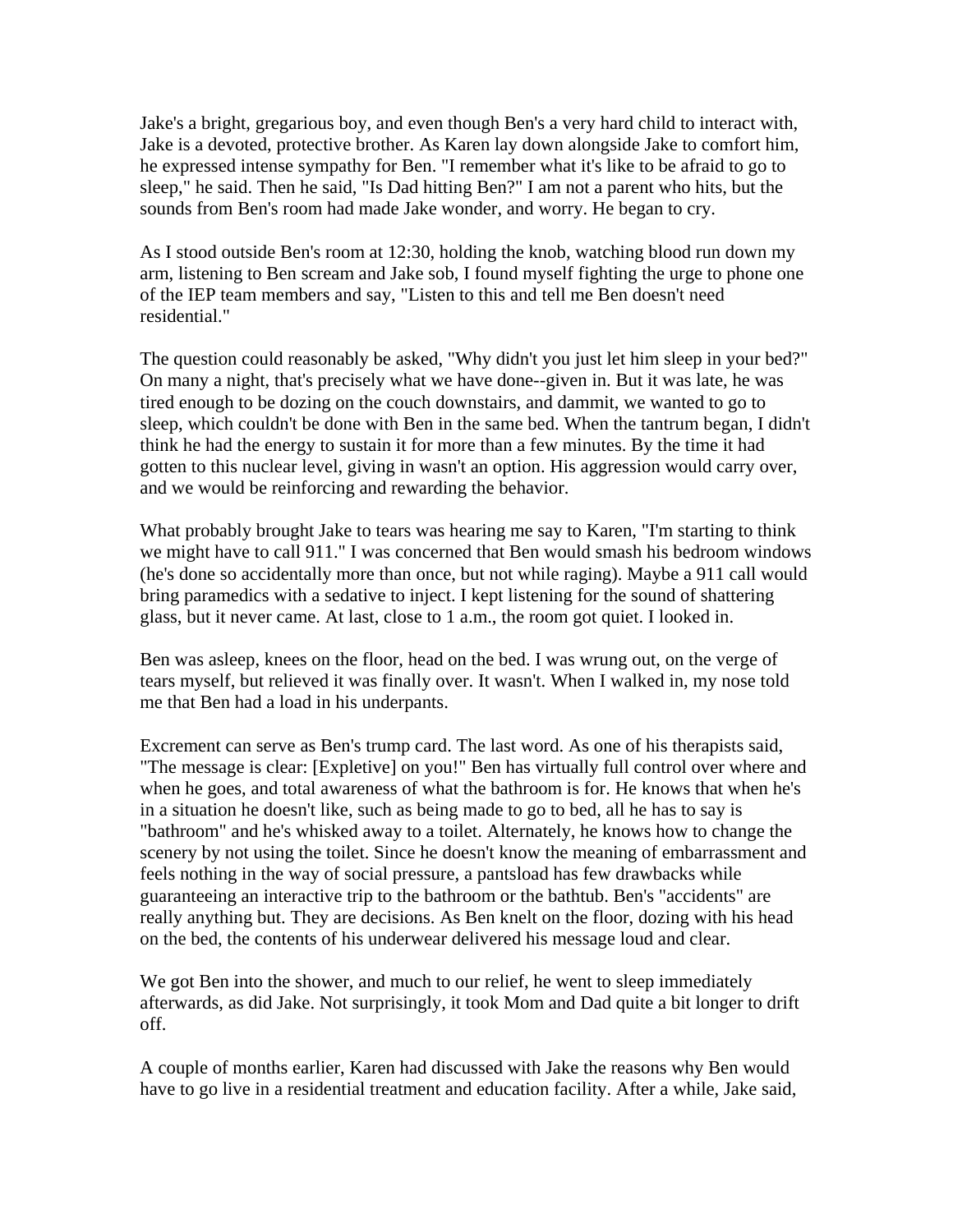"Mom, are you trying to convince me or yourself?" Jake had been the one person within our circle o f friends, family and therapists who had not yet signed off on the idea, relating to Ben in the acute way only a twin brother can.

As I drove Jake to school the next day, I asked if he disagreed about the need for Ben to move to a residential facility. "No, not anymore," he said. "After last night, I agree. He needs it."

W hen we brought Ben to school, his teacher greeted us and took Ben to his class while we made our way to the conference room. Past IEPs always began with some version of "Who is Ben?" and "What are your dreams for Ben?" We didn't have time for that today, and since most of the 15 or so people there knew very well who Ben was, there was no need.

Our concern at this point was nothing less than survival. As he grew larger and stronger, the potential for danger to us grew, which meant danger for Ben. Not long ago in our area, an autistic man in his 30s, living in a group home and having what sounded eerily like one of Ben's tantrums, was killed by police intervention.

We described how things had gotten to the point where the only appropriate solution, as we saw it, was a residential placement. It w as what he needed, desperately, and now, b efore any more time was wasted and he grew larger and his options narrowed. If we didn't act now, his future, already hugely compromised because of his autism, would be even more so. By way of example, I described the previous night's adventure, with my scabby arms providing the multimedia portion of my presentation. I genuinely thought there would not be much more to discuss.

Karen and I could not believe our ears when one participant said that she believed Ben's needs were being met in the classroom setting. For a moment, I didn't know what to s ay, but our lawyer did. She is one of those extraordinary people that you almost believe it was worth having an autistic child to meet. Almost. Besides being smart and overwhelmingly compassionat e, she is non-adversarial, always choosing to negotiate in stead of litigate, but she can play hardball if she has to. She was being honest when she said, "Look, you all know I don't play games, and I'm not saying this as a threat. But sometimes I have a kid where the needs are so obvious, and that is the case her e. Ben n eeds a residential placement. Just so you know, if we have to, we will go through [litigation] and we will win."

Soon after that salvo, Ben's classroom teacher was pulled from the meeting. After a shor t time, a couple of others w ere called out, and then another. Something was up.

We went on with the meeting, growing increasingly incredulous that we were going to have to jump through hoops after all. If Ben isn't an open-and-shut case, then who is? W hat does a kid have to do to "need" a residential placement, I thought to myself--send someone to the hospital?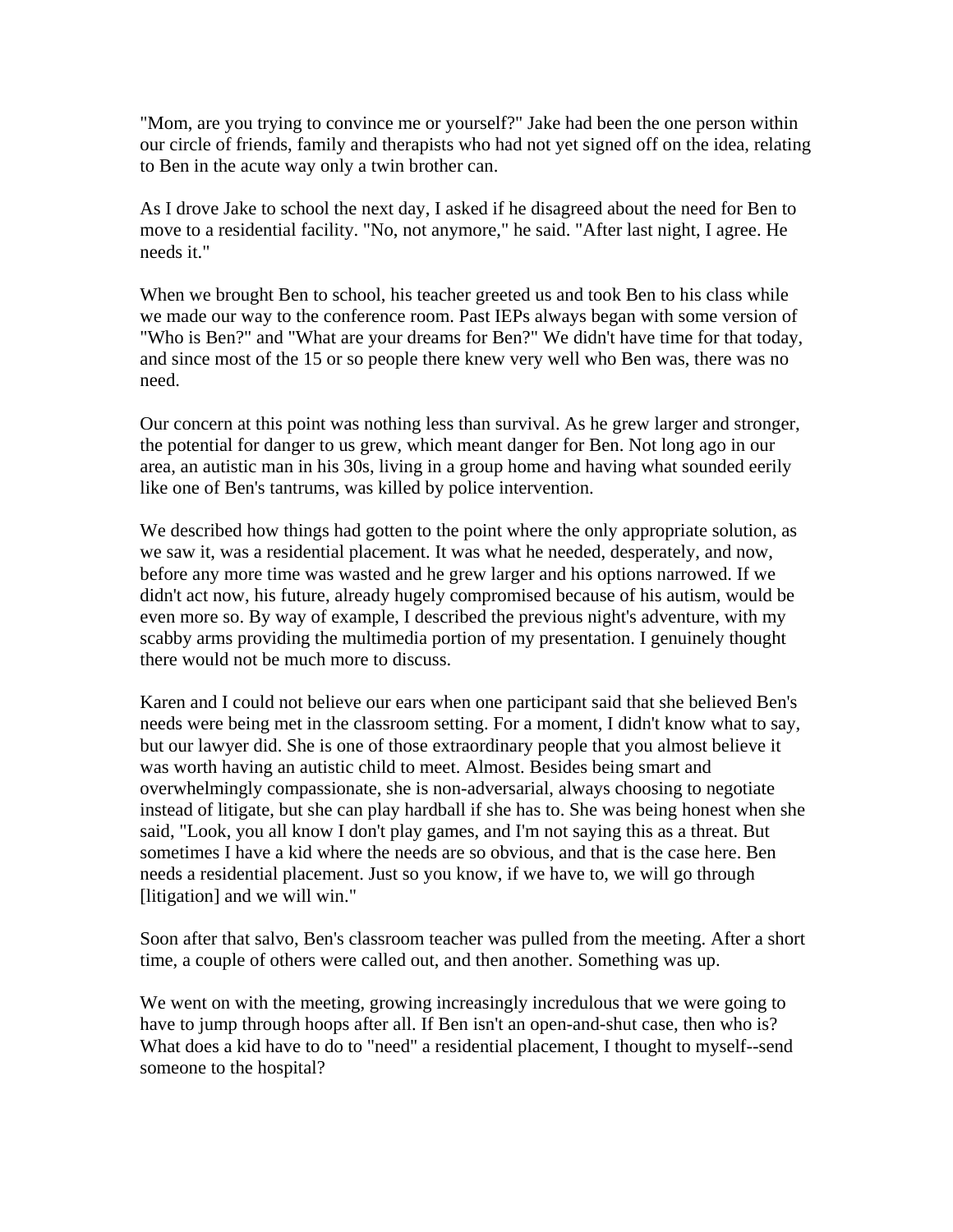The first person to return to the meeting looked shaken, and spoke quietly. " Is it Ben?" I a sked.

It was Ben. And he'd just sent someone to the hospital.

K aren and I looked at each other. We didn't know whether to laugh or cry.

B en was having a rough moment. By the time it ended, one aide had a bad scratch, and another had been bitten on the leg so hard that, though Ben's teeth hadn't penetrated the fabric of her pants, she s till had a bloody welt. She's the one who went to the hospital.

"Ben's doing our work for us," I said.

"I would say so," said the administrator who makes the decision, as she wrote her notes. "He needs residential."

If this had been a basketball game, I would have been run ning around jabbing the air with in dex fingers and hooting loud and long. Yes, we had "won." But what we'd just won was funding to send our sweet little Benny boy away from h ome. I felt overwhelming relief a nd a touch of queasiness. I imagined it to be similar to what a loved one feels when they win a huge settlement because of an accident that resulted in the loss of a husband or a child. It's not the kind of win that brings a victory party.

There's no denying it though: Ben had perfect timing.

I got home just before Ben was dropped off. He looked like he'd been through an ordeal . His skin was blotchy, and he seemed to have a slight bruise that might turn into a black eye. The blotchiness was probably from the strain of the tantrum, and the bruise was likely self-inflicted---Ben hits his face with the heels of his hands when frustrated.

But he was in a good mood. After dinner, we sat together on the couch, and he was his sweet self, smiling and snuggling close. We watched "Barney," a favorite of his for 12 years now. (Can you imagine 12 straight years of "B arney"? Autism truly is hell.) Barney b egan singing, "I love you."

H aving won our case for residential, we knew it meant Ben's days at home were now numbered. We couldn't say precisely when it would happen, but within a matter of months, Ben would be moving out, likely for good.

Barney continued, "You love me . . ."

Watching Ben beaming with joy, it hit me for the first time: I am going to miss him so much. That's when my floodgates opened. "Baby cries," said Ben.

I know residential is what he needs, I know he needs it now, and I am relieved beyond words that it will be happening. But I cannot imagine what this will be like for him. H ow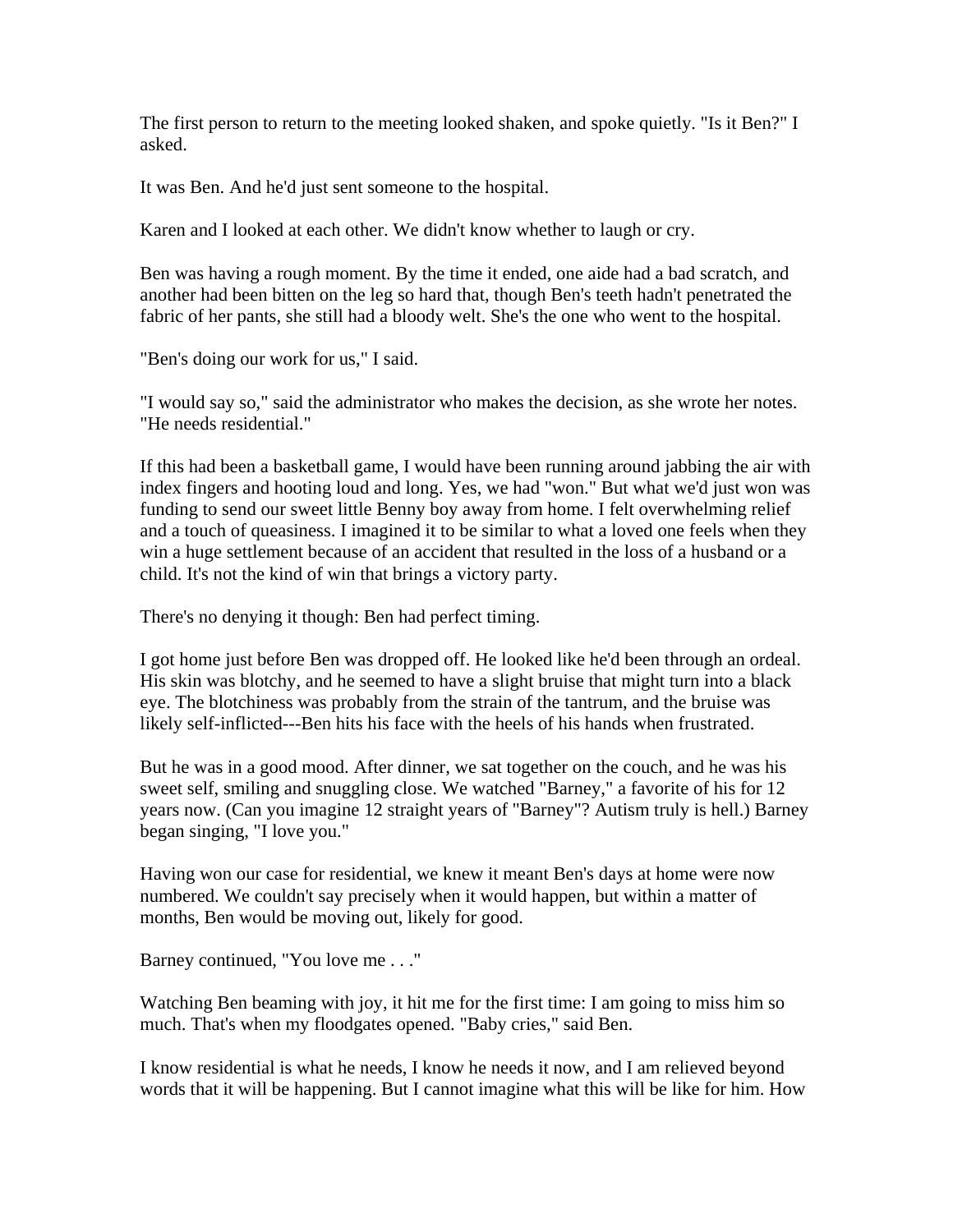confused and terrified will he be? How much will he miss his house, his family, his many ro utines, everything he has ever known? Will he wonder if he'll ever see us again?

I was enraged. Autism had already stolen so much from Ben and from our family. Now it was pulling off its biggest heist yet, robbing the mint of its gold: At age 12, Ben was moving out.

As I had told Ben, I was feeling very, very sad--a despair I hadn't felt since those first days after the diagnosis. Since then, we had spent years repressing, rationalizing, sucking it up and just doing what we had to do to get through each day. Now the finish line for th is phase of our family's life had come into view, and, somehow, it seemed sudden.

At the same time, the enormity of this phase that we were leaving behind was sinking i n. Autism had become the center of our existence. Our lives had revolved around it, and I am finding it hard to im agine a family life that isn't held to a close orbit around autism.

That night, Ben was remarkably cheery considering how little he'd slept the night before. As for the rest of us, we were drained. Karen and I anticipated an early night for Ben . Until then, he'd be happy to watch TV w ith us in the den. Which he did until dozing off- a t 4:30 in the morning.

Next week marks the end of Ben's first year living away from home, at the Oconomowoc Developmental Training Center. It's just 90 minutes north of our house, in southern Wisconsin, and we see Ben frequently.

As heart-wr enching as it sounds--if not plain sadistic--Ben had to go without us, cold tu rkey, for the first month. No visits. Face-to-face contact would only send him blasting off with hope that he was finally going back home, only to smack his head on the ceiling of his new reality when we left. Before he could see us, Ben had to get comfortable with the training center as his second home. One month sounded horri ble, yet reasonable and n ecessary.

For us, that month was like stepping into an alternate universe. After years of adjusting everything to accommodate autism, it was only when it was gone that we came to understand how much it had become the core of our daily lives.

We could never let Ben out of our sight, so someone always had to be on "Ben duty." Going out meant leaving one parent home, or paying far more than typical sitter wages to one of the very few who could handle Ben while we waited for the cell ph one to ring with a crisis. Autism meant unpredictable bedtimes, unpredictable nights and unpredictable wake-ups. Going places with Ben had become virtually impossible except to therapists and the like. At any moment, anywhere, anytime, there was a good chance Ben's bowel s or bladder would bring the kind of event that most parents recount for t he rest of their li ves as their big parenting horror story, but for us was business as usual.

These and a thousand other aspects big and small were now history, or at least someone